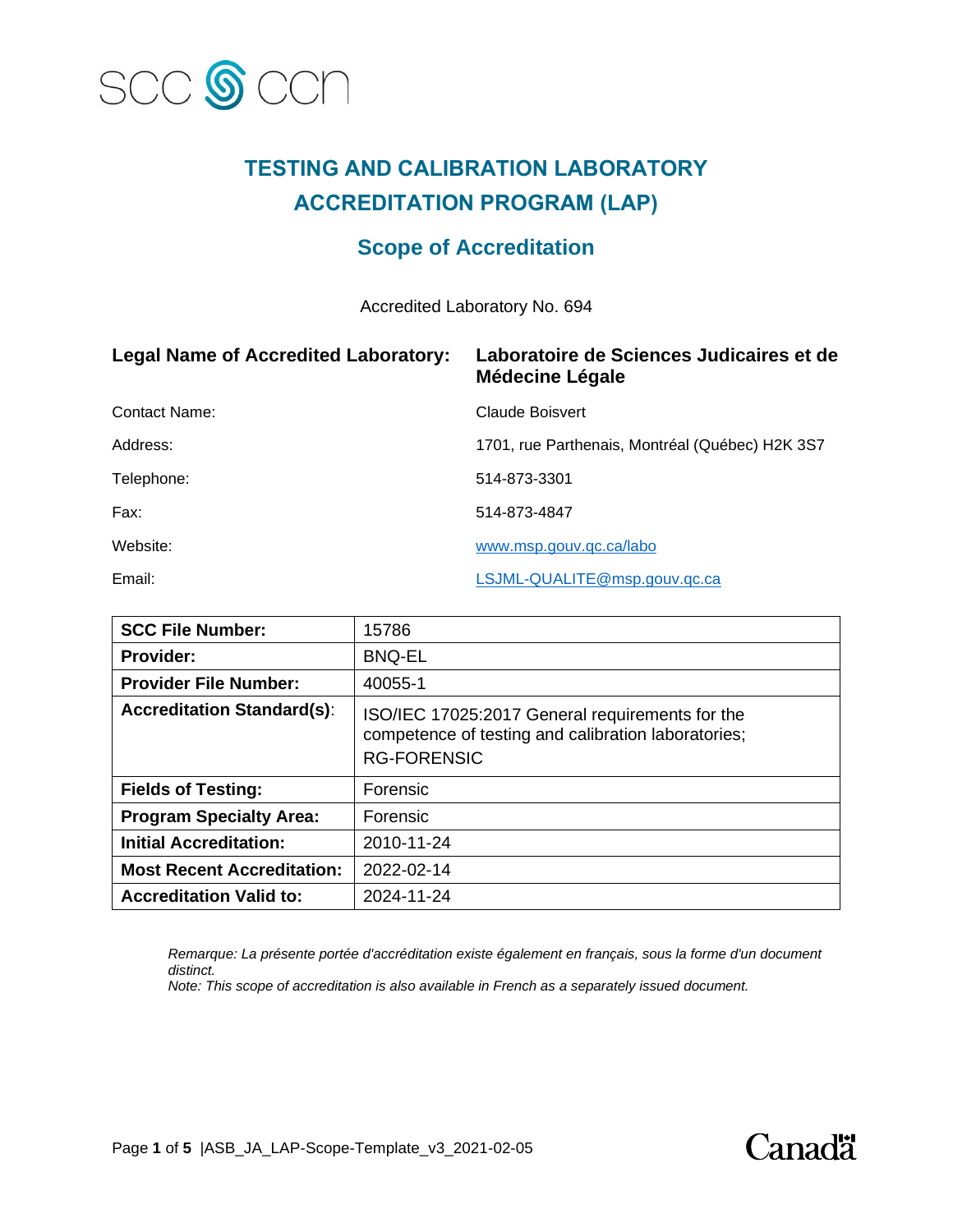

#### **FORENSIC SCIENCE**

#### **Firearms / Tool Marks**

Description of activities:

Firearms:

- Identification, mechanical evaluation and legal classification of firearms, firearms parts, ammunition and other prohibited devices
- Comparison and identification of marks left by a firearm on casings and projectiles
- Restoration of serial numbers
- Legal classification of prohibited weapons (throwing weapons, impact weapons, stun guns and cold weapons)
- Certification of conducted electrical weapons TASER X26/X26P/X2/T7 according to the manufacturer's specifications
- Muzzle to target distance or range determination
- Evaluation of accidental discharges
- Acquisition, analysis and correlation of marks left by a firearm on projectiles and casings using an Integrated Ballistics Identification System (IBIS), and participation in the Canadian Integrated Ballistic Identification (CIBIN)

Toolmarks:

• Comparison and identification of toolmarks

Techniques covered by the accreditation of this laboratory:

- a. Chemical etching and magnetic particles inspection
- b. Chronography
- c. Microscopic examination, comparison and identification
- d. Measurements; linear (micro and macro), mass, force, velocity
- e. General microscopy
- f. Sound level measurement
- g. Chemical spot test for gunshot residue (propellant powder and soot)

#### **Forensic Biology / DNA**

Description of activities: Exhibit examination and sampling

- Searching and identification of biological fluids: blood, sperm, saliva, urine
- Bloodstain pattern analysis
- DNA analyses and interpretation of autosomal genetic profiles
- DNA analyses and interpretation of Y chromosome genetic profiles
- Management of genetic profile databanking and DNA matches (NDDB)

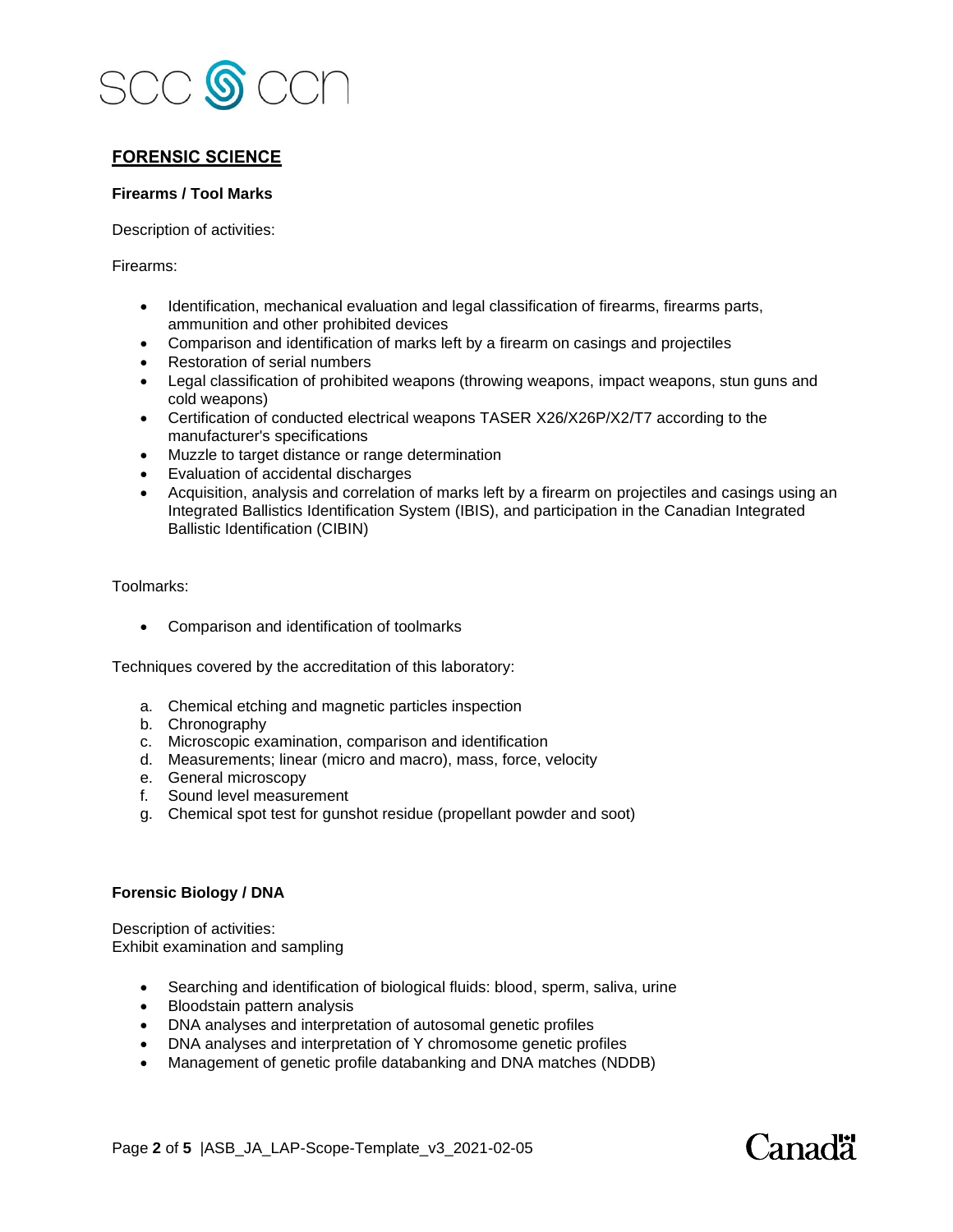

Techniques covered by the accreditation of this laboratory:

- a. DNA amplification and electrophoresis (autosomal and Y chromosome)
- b. DNA extraction, purification and quantification
- c. Immunochromatography (test cards), fluorescence detection, microscopy and colorimetry
- d. Interpretation and comparison of genetic profiles

#### **Forensic Chemistry / Trace Analysis**

Description of activities: (Including Fires and Explosions)

Trace evidence:

- Fuel and fire debris
- Pyrotechnic devices
- Glass
- Paint
- Metals and alloys
- Fibers (clothing, dyed hair, dyes and specific pigments etc.)
- Oils and fats
- Analysis of tear gas irritants
- Explosives and explosion debris
- Paints and polymers (including adhesives, glues, dyes, etc.)
- Search for the presence of cannabinoids: delta-9-THC (cannabis) and/or its derivatives by GC/MS

Techniques covered by the accreditation of this laboratory:

- a. Glass refractive index analysis
- b. High temperature gas chromatography coupled to flame ionization detector (GC-HT/FID)
- c. Gas chromatography coupled to a mass spectrometer (GC-MS)
- d. Thin layer chromatography
- e. Macroscopic visual comparison
- f. X-ray diffraction
- g. Extraction with a solvent
- h. Micro-X-ray fluorescence
- i. Micro spectrophotometry (MSP)
- j. Infrared spectroscopy (FTIR)
- k. Micro Raman spectroscopy
- l. Stereo microscopy

#### **Forensic Medicine and Pathology**

Description of activities:

- Histology
- Forensic Odontology
- Forensic Pathology

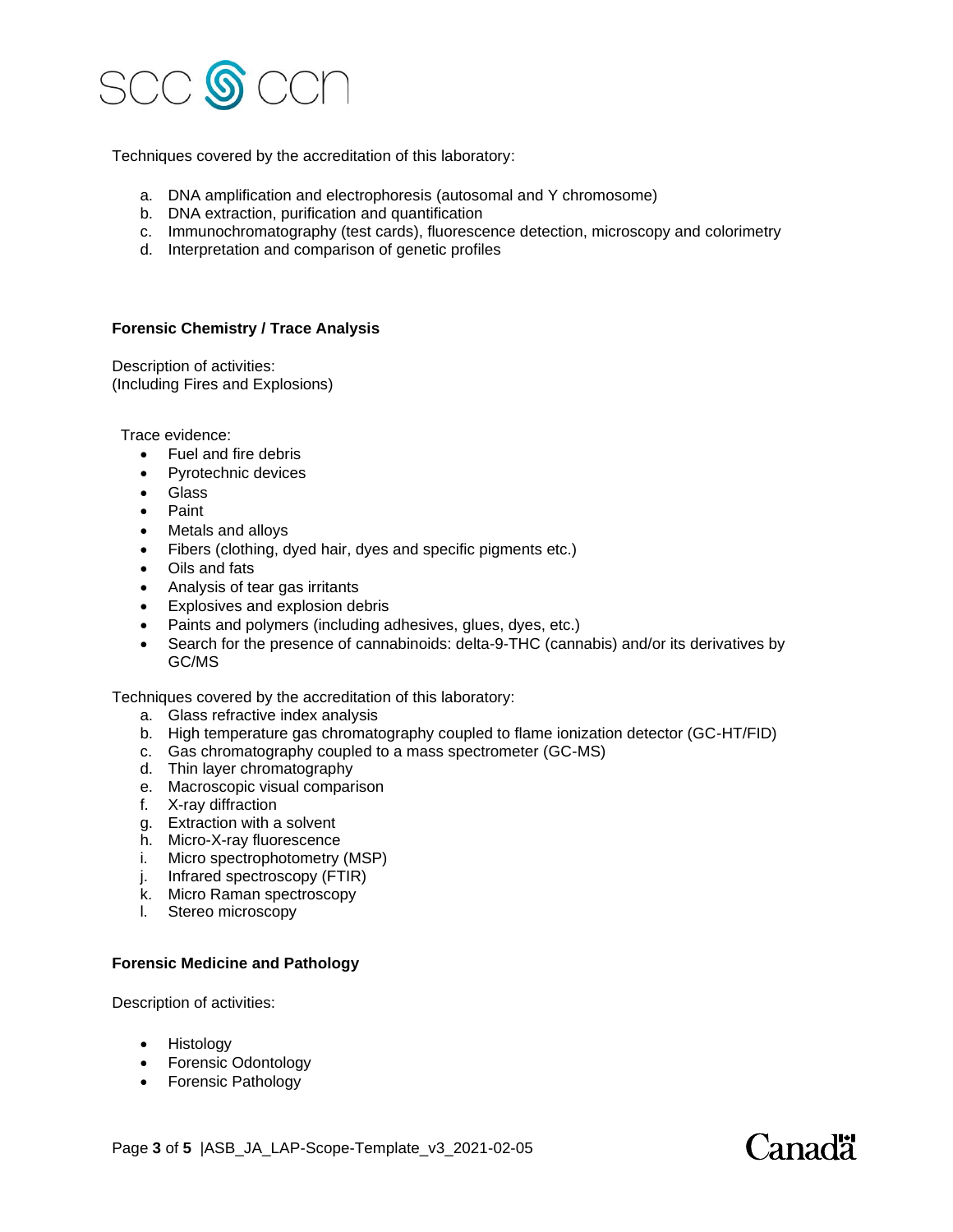

#### **Forensic Toxicology**

Description of activities:

- Screening of volatile substances using "Headspace" GC-MS
- Screening of cannabis derivatives by colorimetric method
- Screening of cyanide by colorimetric method
- Quantitation of ethanol, methanol, isopropanol, acetone and n-propanol by GC-HS-FID
- Quantitation of carboxyhemoglobin using spectrophotometry
- Certification of alcohol screening devices
- Sampling, quantitation and certification of alcohol solution standards
- Calculations for blood alcohol concentration
- General screening by protein precipitation using LC-MS/MS
- Screening of novel psychoactive substances by protein precipitation using LC-MS/MS
- Screening of drugs, medications and other substances by SPE using GC-MS

#### Accredited techniques:

- a. Gas (GC) and liquid (HPLC) chromatography
- b. Colorimetry
- c. Flame ionization (FID)
- d. Extraction of biological matrices (protein precipitation, solid phase extraction (SPE))
- e. Mass spectrometry (MS, MS/MS)
- f. Spectrophotometry

#### **Questioned Documents Examination**

Description of activities:

Comparative examination of handwriting and documents:

- Handwriting (cursive, script style, Hand printing, block letters, numerals)
- Signature
- Paper
- Comparative examination of cardboard matches
- Rubber stamps
- Printers and printed documents
- Inks and printing processes
- Photocopiers and reproduced documents
- Typewriters and typewritten documents
- Engravings and engraved documents
- Altered documents
- Forged documents
- Recovery of indented writings
- Recovery of altered writings (by fire, water or any other substances)

# Canadä